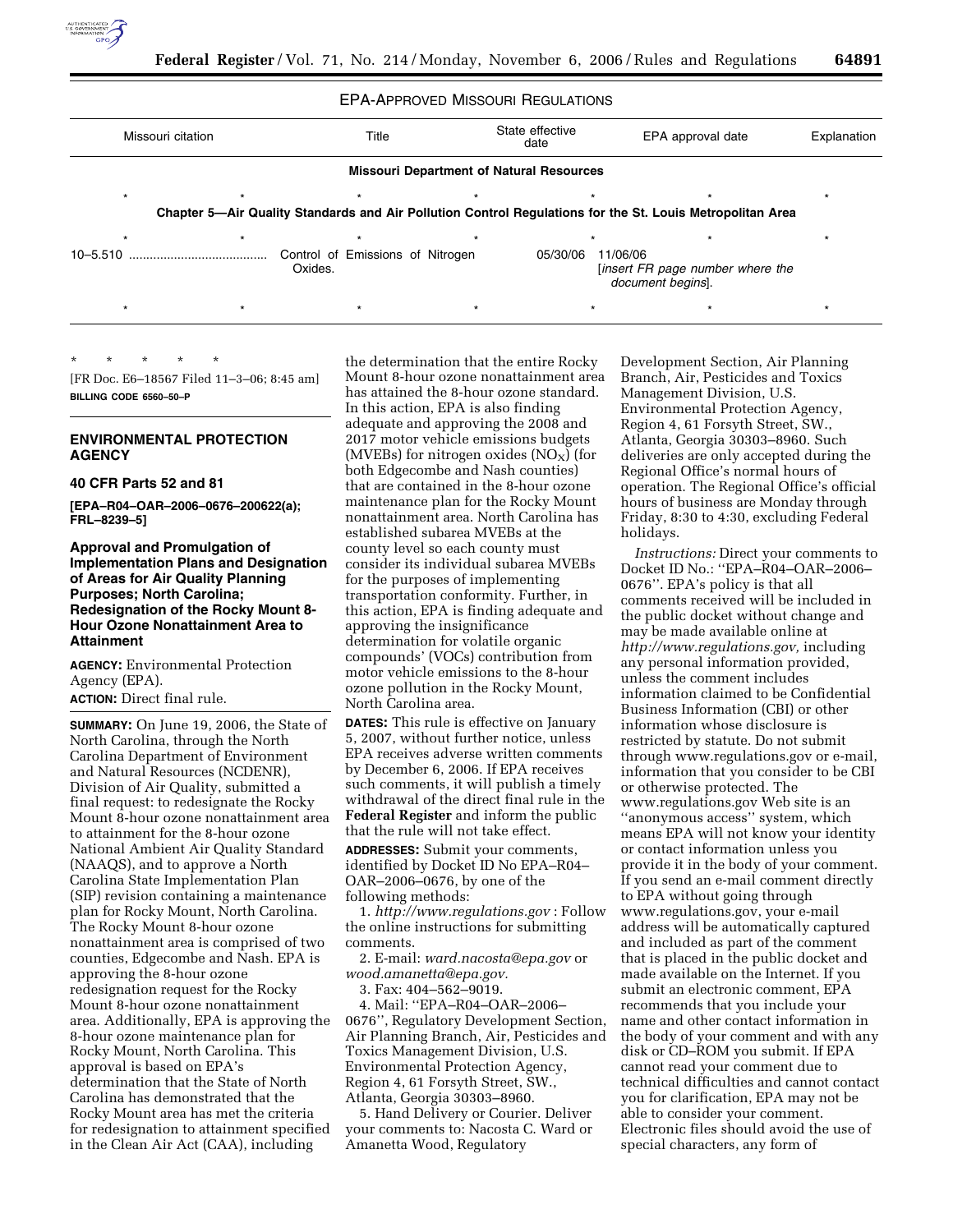encryption, and be free of any defects or viruses. For additional information about EPA's public docket visit the EPA Docket Center homepage at *http:// www.epa.gov/epahome/dockets.htm.* 

*Docket:* All documents in the electronic docket are listed in the www.regulations.gov index. Although listed in the index, some information is not publicly available, *i.e.*, CBI or other information whose disclosure is restricted by statute. Certain other material, such as copyrighted material, is not placed on the Internet and will be publicly available only in hard copy form. Publicly available docket materials are available either electronically in *http:// www.regulations.gov* or in hard copy at the Regulatory Development Section, Air Planning Branch, Air, Pesticides and Toxics Management Division, U.S. Environmental Protection Agency, Region 4, 61 Forsyth Street, SW., Atlanta, Georgia 30303–8960. EPA requests that if at all possible, you contact the person listed in the **FOR FURTHER INFORMATION CONTACT** section to schedule your inspection. The Regional Office's official hours of business are Monday through Friday, 8:30 to 4:30, excluding legal holidays.

**FOR FURTHER INFORMATION CONTACT:**  Nacosta C. Ward of the Regulatory Development Section or Amanetta Wood of the Air Quality Modeling and Transportation Section, Air Planning Branch, Air, Pesticides and Toxics Management Division, U.S. Environmental Protection Agency, Region 4, 61 Forsyth Street, SW., Atlanta, Georgia 30303–8960. The telephone number is (404) 562–9140 or (404) 562–9025. Ms. Nacosta Ward can be reached via electronic mail at *ward.nacosta@epa.gov.* Ms. Amanetta Wood can also be reached via electronic mail at *wood.amanetta@epa.gov.*  **SUPPLEMENTARY INFORMATION:** 

#### **Table of Contents**

- I. What Are the Actions EPA Is Taking?
- II. What Is the Background for the Actions?
- III What Are the Criteria for Redesignation?
- IV. Why Is EPA Taking These Actions?
- V. What Is the Effect of EPA's Actions?
- VI. What Is EPA's Analysis of the Request?
- VII. What Is an Adequacy Determination?
- VIII. What Is the Status of EPA's Adequacy Determination for the Rocky Mount Area's Proposed New NO<sub>x</sub> Subarea MVEBs for the Years 2008 and 2017?
- IX. What Is the Status of EPA's Adequacy Determination for the Rocky Mount Area's Proposed Insignificance Finding for VOCs from Motor Vehicles?
- X. Final Action on the Redesignation Request, the Maintenance Plan SIP Revision Including Approval of the 2008 and 2017  $NO<sub>X</sub>$  MVEBs, and the VOCs Insignificance Finding.

XI. Statutory and Executive Order Reviews

### **I. What Are the Actions EPA Is Taking?**

Through this rulemaking, EPA is taking several related actions. EPA is making the determination that the Rocky Mount 8-hour ozone nonattainment area has attained the 8 hour ozone standard, and has met the requirements for redesignation under section 107(d)(3)(E) of the CAA. The Rocky Mount area is a basic 8-hour ozone nonattainment area. The Rocky Mount 8-hour ozone nonattainment area is comprised of Edgecombe and Nash counties. EPA is approving a request to change the legal designation of the Rocky Mount area from nonattainment to attainment for the 8-hour ozone NAAQS.

EPA is also approving North Carolina's 8-hour ozone maintenance plan for the Rocky Mount area (such approval being one of the CAA criteria for redesignation to attainment status). The maintenance plan is designed to help keep the Rocky Mount area in attainment for the 8-hour ozone NAAQS for the next 12 years, and includes an insignificance finding for VOCs for the entire Rocky Mount, North Carolina area, and new  $NO<sub>x</sub>$  subarea MVEBs for the years 2008 and 2017 for Edgecombe and Nash counties.

Additionally, through this rulemaking, EPA is announcing its action on the Adequacy Process for the newly-established 2008 and 2017  $NO_X$ MVEBs for the Rocky Mount 8-hour ozone area. Further, EPA is announcing its action on the Adequacy Process for the insignificance finding related to VOCs from motor vehicles for the Rocky Mount 8-hour ozone area. The Adequacy comment period for the new NOX MVEBs and the VOCs insignificance finding began on August 8, 2006, with EPA's posting of the availability of this submittal on EPA's Adequacy Web site (at *http:// www.epa.gov/otaq/stateresources/ transconf/currsips.htm).* The Adequacy comment period for these MVEBs and VOCs insignificance finding closed on September 7, 2006. No requests or adverse comments on this submittal were received during EPA's Adequacy comment period. Please see section VII of this rulemaking for further explanation of this process.

### **II. What Is the Background for the Actions?**

Ground-level ozone is not emitted directly by sources. Rather, emissions of  $NO<sub>X</sub>$  and VOCs react in the presence of sunlight to form ground-level ozone.  $NO<sub>x</sub>$  and VOCs are referred to as precursors of ozone. The CAA

establishes a process for air quality management through the NAAQS.

On July 18, 1997, EPA promulgated a revised 8-hour ozone standard of 0.08 parts per million (ppm). This new standard is more stringent than the previous 1-hour ozone standard. Under EPA regulations at 40 CFR part 50, the 8-hour ozone standard is attained when the 3-year average of the annual fourthhighest daily maximum 8-hour average ambient air quality ozone concentrations is less than or equal to 0.08 ppm (*i.e.* 0.084 ppm when rounding is considered). (See 69 FR 23857 (April 30, 2004) for further information). Ambient air quality monitoring data for the 3-year period must meet a data completeness requirement. The ambient air quality monitoring data completeness requirement is met when the average percent of days with valid ambient monitoring data is greater than 90 percent, and no single year has less than 75 percent data completeness as determined in Appendix I of part 50. Specifically, section 2.3 of 40 CFR part 50, Appendix I, ''Comparisons with the Primary and Secondary Ozone Standards'' states: ''The primary and secondary ozone ambient air quality standards are met at an ambient air quality monitoring site when the 3-year average of the annual fourth-highest daily maximum 8-hour average ozone concentration is less than or equal to 0.08 ppm. The number of significant figures in the level of the standard dictates the rounding convention for comparing the computed 3-year average annual fourth-highest daily maximum 8 hour average ozone concentration with the level of the standard. The third decimal place of the computed value is rounded, with values equal to or greater than 5 rounding up. Thus, a computed 3-year average ozone concentration of 0.085 ppm is the smallest value that is greater than 0.08 ppm.''

The CAA required EPA to designate as nonattainment any area that was violating the 8-hour ozone NAAQS based on the three most recent years of ambient air quality data. The Rocky Mount 8-hour ozone nonattainment area was designated using 2001 to 2003 ambient air quality data. The **Federal Register** notice making these designations was signed on April 15, 2004, and published on April 30, 2004, (69 FR 23857). The CAA contains two sets of provisions—subpart 1 and subpart 2—that address planning and control requirements for ozone nonattainment areas. (Both are found in title I, part D.) Subpart 1 (which covers areas that EPA refers to as ''basic'' nonattainment) contains general, less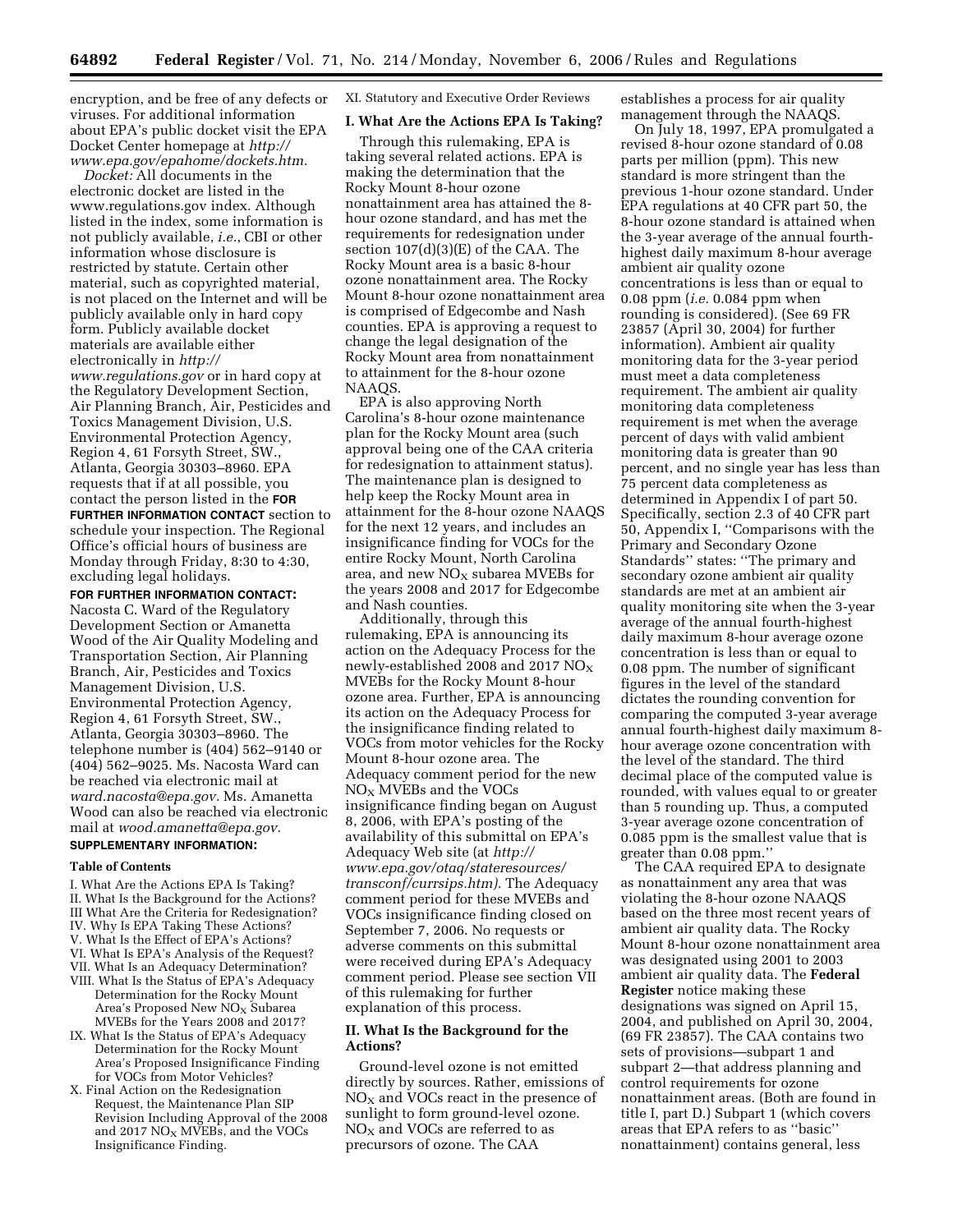prescriptive, requirements for nonattainment areas for any pollutant including ozone—governed by a NAAQS. Subpart 2 (which covers areas that EPA refers to as ''classified'' nonattainment) provides more specific requirements for certain ozone nonattainment areas. Some 8-hour ozone nonattainment areas are subject only to the provisions of subpart 1. Other 8-hour ozone nonattainment areas are also subject to the provisions of subpart 2. Under EPA's Phase 1 8-hour Ozone Implementation Rule, signed on

April 15, 2004, an area was to be classified under subpart 2 based on its 8-hour ozone design value (*i.e.*, the 3 year average of the annual fourthhighest daily maximum 8-hour average ozone concentrations), if it had a 1-hour design value at or above 0.121 ppm (the lowest 1-hour design value in Table 1 of subpart 2). All other areas are covered under subpart 1, based upon their 8 hour ambient air quality design values. The Rocky Mount area was originally designated as a ''basic'' 8-hour ozone nonattainment area by EPA on April 30,

2004, (69 FR 23857) and is subject to subpart 1 of part D. In 2005, the ambient ozone data for the Rocky Mount nonattainment area indicated no further violation of the 8-hour ozone standard, using data from the 3-year period of 2003–2005 (with the 2003–2005 design value of 0.079 ppm), to demonstrate attainment. Available monitoring data through July 2006 indicates continued attainment of the 8-hour ozone standard. These data are depicted in Table 1 below:

# TABLE 1.—CURRENT AIR QUALITY DATA IN THE ROCKY MOUNT, NC AREA

Air Quality System Monitoring Data for Edgecombe County (Leggett monitor AIRS ID #37–065–0099)

|                                           | April 2006 | May 2006 | June 2006 | <b>July 2006</b> |
|-------------------------------------------|------------|----------|-----------|------------------|
| Monthly Maximum 8-hour ozone Values (ppm) | .074       | .077     | .074      | .068             |

On June 19, 2006, the State of North Carolina requested redesignation to attainment for the 8-hour ozone standard for the Rocky Mount, North Carolina 8-hour ozone nonattainment area. The redesignation request includes three years of complete, quality-assured ambient air quality data for the ozone seasons of 2003 through 2005, indicating the 8-hour ozone NAAQS had been achieved for the Rocky Mount area. The ozone season for this area is from April 1 until October 31 of a calendar year. Under the CAA, nonattainment areas may be redesignated to attainment if sufficient, complete, quality-assured data is available for the Administrator to determine that the area has attained the standard and the area meets the other CAA redesignation requirements in section 107(d)(3)(E).

### **III. What Are the Criteria for Redesignation?**

The CAA provides the requirements for redesignating a nonattainment area to attainment. Specifically, section 107(d)(3)(E) allows for redesignation providing that: (1) The Administrator determines that the area has attained the applicable NAAQS; (2) the Administrator has fully approved the applicable implementation plan for the area under section 110(k); (3) the Administrator determines that the improvement in air quality is due to permanent and enforceable reductions in emissions resulting from implementation of the applicable SIP and applicable Federal air pollutant control regulations and other permanent and enforceable reductions; (4) the Administrator has fully approved a maintenance plan for the area as

meeting the requirements of section 175A; and, (5) the State containing such area has met all requirements applicable to the area under section 110 and part D.

EPA provided guidance on redesignation in the General Preamble for the Implementation of Title I of the CAA Amendments of 1990, on April 16, 1992 (57 FR 13498), and supplemented this guidance on April 28, 1992 (57 FR 18070). EPA has provided further guidance on processing redesignation requests in the following documents:

1. ''Ozone and Carbon Monoxide Design Value Calculations,'' Memorandum from Bill Laxton, June 18, 1990;

2. ''Maintenance Plans for Redesignation of Ozone and Carbon Monoxide Nonattainment Areas,'' Memorandum from G. T. Helms, Chief, Ozone/Carbon Monoxide Programs Branch, April 30, 1992;

3. ''Contingency Measures for Ozone and Carbon Monoxide (CO) Redesignations,'' Memorandum from G. T. Helms, Chief, Ozone/Carbon Monoxide Programs Branch, June 1, 1992;

4. ''Procedures for Processing Requests to Redesignate Areas to Attainment,'' Memorandum from John Calcagni, Director, Air Quality Management Division, September 4, 1992;

5. ''State Implementation Plan (SIP) Actions Submitted in Response to Clean Air Act (ACT) Deadlines,'' Memorandum from John Calcagni, Director, Air Quality Management Division, October 28, 1992;

6. ''Technical Support Documents (TSD's) for Redesignation of Ozone and Carbon Monoxide (CO) Nonattainment Areas, Memorandum from G. T. Helms, Chief, Ozone/Carbon Monoxide Programs Branch, August 17, 1993;

7. ''State Implementation Plan (SIP) Requirements for Areas Submitting Requests for Redesignation to Attainment of the Ozone and Carbon Monoxide (CO) National Ambient Air Quality Standards (NAAQS) On or After November 15, 1992,'' Memorandum

from Michael H. Shapiro, Acting Assistant Administrator for Air and Radiation, September 17, 1993;

8. ''Use of Actual Emissions in Maintenance Demonstrations for Ozone and CO Nonattainment Areas,'' Memorandum from D. Kent Berry, Acting Director, Air Quality Management Division, November 30, 1993;

9. ''Part D New Source Review (Part D NSR) Requirements for Areas Requesting Redesignation to Attainment,'' Memorandum from Mary D. Nichols, Assistant Administrator for Air and Radiation, October 14, 1994; and

10. ''Reasonable Further Progress, Attainment Demonstration, and Related Requirements for Ozone Nonattainment Areas Meeting the Ozone National Ambient Air Quality Standard,'' Memorandum from John S. Seitz, Director, Office of Air Quality Planning and Standards, May 10, 1995.

### **IV. Why Is EPA Taking These Actions?**

On June 19, 2006, the State of North Carolina requested redesignation of the Rocky Mount 8-hour ozone nonattainment area to attainment for the 8-hour ozone standard. EPA believes that the State of North Carolina has demonstrated that the Rocky Mount area has attained the standard and has met the requirements for redesignation set forth in section  $107(d)(3)(E)$  of CAA.

### **V. What Is the Effect of EPA's Actions?**

Approval of this redesignation request would change the official designation of Edgecombe and Nash counties in North Carolina for the 8-hour ozone NAAQS found at 40 CFR part 81. It would also incorporate into the North Carolina SIP a plan for maintaining the 8-hour ozone NAAQS in the area through 2017. The maintenance plan includes contingency measures to remedy future violations of the 8-hour ozone NAAQS, and establishes MVEBs of 2,756 kilograms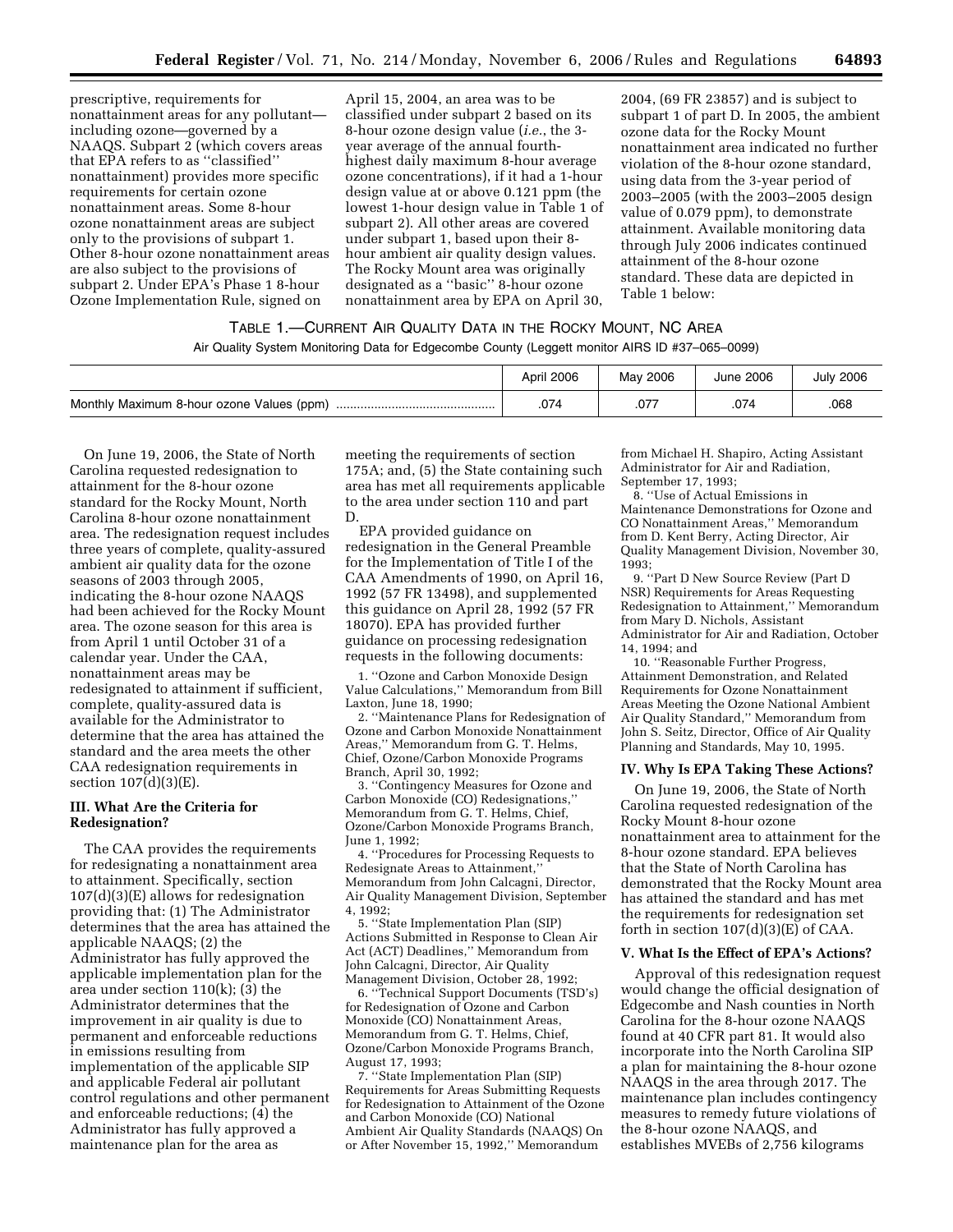per day (kg/d) (3.03 tons per day (tpd)), and 9,757 kg/d (10.77 tpd) for  $NO<sub>x</sub>$  for the year 2008 for Edgecombe and Nash counties, respectively. For the year 2017, the  $NO<sub>X</sub>$  MVEBs for Edgecombe and Nash counties are 1,383 kg/d (1.53 tpd) and 4,558 kg/d (5.03 tpd), respectively. Additionally, the maintenance plan includes an insignificance finding for VOCs' contribution from motor vehicles to the 8-hour ozone pollution in the Rocky Mount, North Carolina area. EPA's affirmative adequacy finding and approval for this insignificance determination waives the regional emissions analysis requirement (not the transportation conformity requirement) for VOCs for this area. The regional emissions analysis is one, but not the only, requirement for implementing transportation conformity.

## **VI. What Is EPA's Analysis of the Request?**

EPA is making the determination that the Rocky Mount 8-hour ozone nonattainment area has attained the 8 hour ozone standard, and that all other redesignation criteria have been met. The basis for EPA's determination is as follows:

(1) *The Rocky Mount area has attained the 8-hour ozone NAAQS.* 

EPA is making the determination that the area has attained the 8-hour ozone NAAQS. For ozone, an area may be considered to be attaining the 8-hour ozone NAAQS if there are no violations, as determined in accordance with 40 CFR 50.10 and Appendix I of part 50, based on three complete, consecutive calendar years of quality-assured air quality monitoring data. To attain this standard, the 3-year average of the fourth-highest daily maximum 8-hour average ozone concentrations measured at each monitor within an area over

each year must not exceed 0.08 ppm. Based on the rounding convention described in 40 CFR part 50, Appendix I, the standard is attained if the design value is 0.084 ppm or below. The data must be collected and quality-assured in accordance with 40 CFR part 58, and recorded in the EPA Air Quality System (AQS). The monitors generally should have remained at the same location for the duration of the monitoring period required for demonstrating attainment.

NCDENR submitted ozone monitoring data to EPA for the ozone season from 2003 to 2005. There is currently one monitor measuring ozone, located in the town of Leggett in Edgecombe County, which provides air quality data for the entire Rocky Mount 8-hour ozone nonattainment area. This data has been quality assured and is recorded in AQS. The fourth-highest averages for 2003, 2004 and 2005, and the 3-year average of these values (*i.e.* design value), are summarized in Table 2:

|  |  |  | Table 2.—Quality Assured Monitoring Data in the Rocky Mount, NC Area for 2003—2005 |
|--|--|--|------------------------------------------------------------------------------------|
|--|--|--|------------------------------------------------------------------------------------|

| County | 4th Highest 8-hour ozone values (ppm) |       |               | Design Value<br>(ppm) |
|--------|---------------------------------------|-------|---------------|-----------------------|
|        | 2003                                  | 2004  | 2005<br>0.079 | 2003-2005             |
|        | 0.088                                 | 0.072 |               | 0.079                 |

In addition, as discussed below with respect to the maintenance plan, NCDENR has indicated a commitment to continue monitoring in the Rocky Mount area in accordance with 40 CFR part 58 by requiring the use of the data from the monitor in Edgecombe County to verify continued maintenance of the 8-hour ozone NAAQS. On September 11, 2006, NCDENR submitted a letter to EPA clarifying this commitment. NCDENR will operate and continue monitoring at the Leggett ozone monitor throughout the maintenance period and until there is a change approved by EPA to discontinue operation, relocate or otherwise affect the ambient monitoring network in place. In summary, EPA believes that the data submitted by North Carolina provides an adequate demonstration that the Rocky Mount 8 hour ozone nonattainment area has attained the 8-hour ozone NAAQS.

(2) *North Carolina has a fully approved SIP under section 110(k) for Edgecombe and Nash Counties and (5) has met all applicable requirements under section 110 and part D of the CAA.* 

Below is a summary of how these two criteria were met.

EPA has determined that North Carolina has met all applicable SIP requirements for the Rocky Mount area under section 110 of the CAA (general SIP requirements). EPA has also determined that the North Carolina SIP satisfies the criterion that it meets applicable SIP requirements under part D of title I of the CAA (requirements specific to subpart 1 basic 8-hour ozone nonattainment areas) in accordance with section  $107(d)(3)(E)(v)$ . In addition, EPA has determined that the SIP is fully approved with respect to all applicable requirements in accordance with section  $107(d)(3)(E)(ii)$ . In making these determinations, EPA ascertained which requirements are applicable to the area and that if applicable they are fully approved under section 110(k). SIPs must be fully approved only with respect to applicable requirements.

a. *Rocky Mount, North Carolina has met all applicable requirements under section 110 and part D of the CAA.* 

The September 4, 1992, Calcagni memorandum (see ''Procedures for Processing Requests to Redesignate Areas to Attainment,'' Memorandum from John Calcagni, Director, Air Quality Management Division, September 4, 1992) describes EPA's interpretation of section 107(d)(3)(E). Under this interpretation, to qualify for redesignation, states requesting

redesignation to attainment must meet only the relevant CAA requirements that come due prior to the submittal of a complete redesignation request. See also Michael Shapiro memorandum, September 17, 1993, and 60 FR 12459, 12465–66 (March 7, 1995) (redesignation of Detroit-Ann Arbor, MI). Applicable requirements of the CAA that come due subsequent to the area's submittal of a complete redesignation request remain applicable until a redesignation is approved, but are not required as a prerequisite to redesignation. See section 175A(c) of the CAA; *Sierra Club* v. *EPA*, 375 F.3d 537 (7th Cir. 2004). See also 68 FR 25424, 25427 (May 12, 2003) (redesignation of St. Louis, MO).

*General SIP requirements:* Section 110(a)(2) of title I of the CAA delineates the general requirements for a SIP, which include enforceable emissions limitations and other control measures, means, or techniques, provisions for the establishment and operation of appropriate devices necessary to collect data on ambient air quality, and programs to enforce the limitations. General SIP elements and requirements are delineated in section 110(a)(2) of title I, part A of the CAA. These requirements include, but are not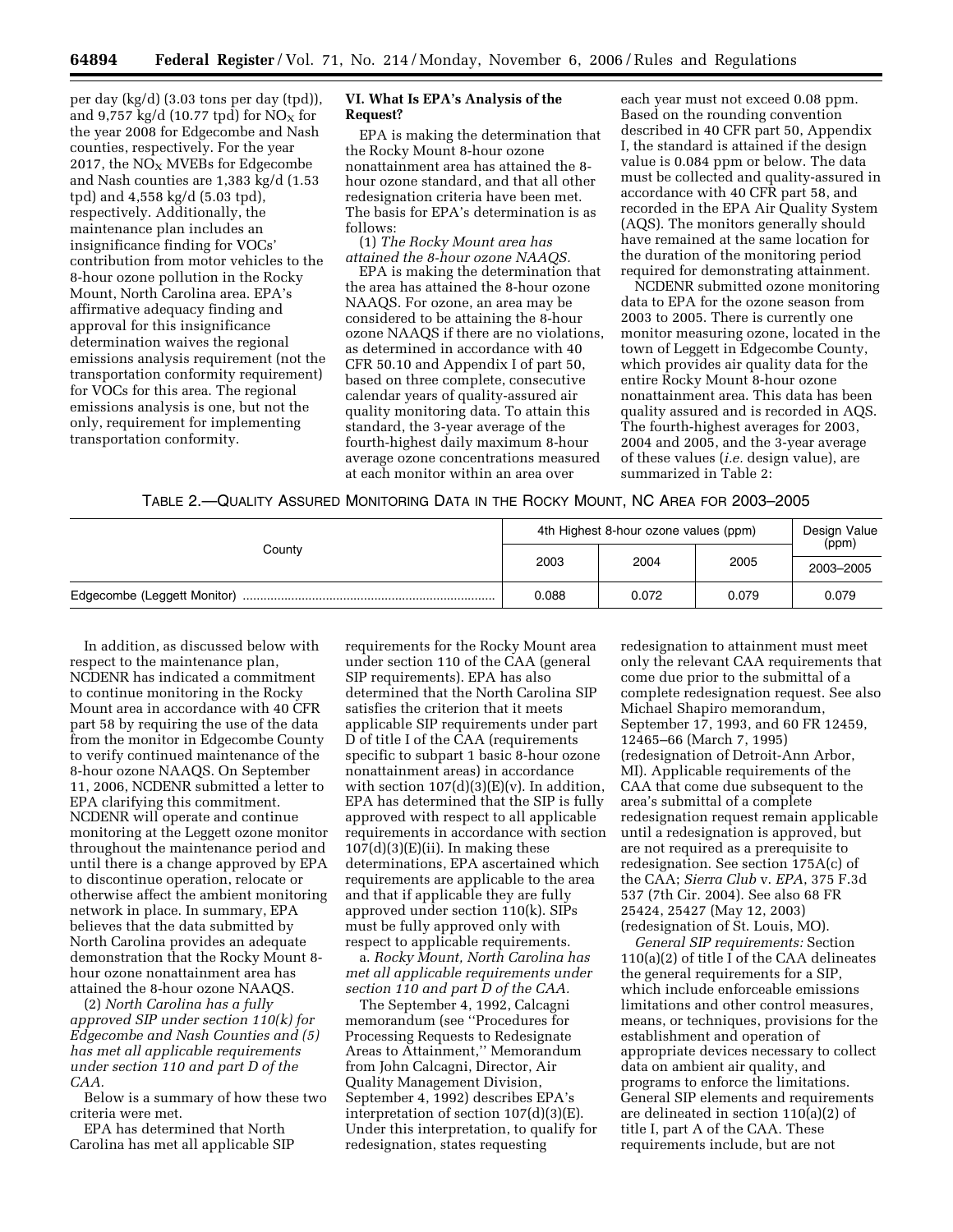limited to, the following: Submittal of a SIP that has been adopted by the state after reasonable public notice and hearing; provisions for establishment and operation of appropriate procedures needed to monitor ambient air quality; implementation of a source permit program; provisions for the implementation of part C requirements (Prevention of Significant Deterioration (PSD) and provisions for the implementation of part D requirements (New Source Review (NSR) permit programs); provisions for air pollution modeling; and provisions for public and local agency participation in planning and emission control rule development. These requirements are discussed in the following EPA documents: ''Procedures for Processing Requests to Redesignate Areas to Attainment,'' Memorandum from John Calcagni, Director, Air Quality Management Division, September 4, 1992; ''State Implementation Plan (SIP) Actions Submitted in Response to Clean Air Act (CAA) Deadlines,'' memorandum from John Calcagni, Director, Air Quality Management Division, October 28, 1992; and ''State Implementation Plan (SIP) Requirements for Areas Submitting Requests for Redesignation to Attainment of the Ozone and Carbon Monoxide (CO) National Ambient Air Quality Standards (NAAQS) on or after November 15, 1992,'' Memorandum from Michael H. Shapiro, Acting Assistant Administrator, September 17, 1993. See also guidance documents listed in section III above.

Section 110(a)(2)(D) requires that SIPs contain certain measures to prevent sources in a state from significantly contributing to air quality problems in another state. To implement this provision, EPA has required certain states to establish programs to address the transport of air pollutants ( $N_{\rm X}$  SIP Call, Clean Air Interstate Rule (CAIR)). North Carolina's final CAIR submittal was received by EPA on August 15, 2006. However, the section  $110(a)(2)(D)$ requirements for a state are not linked with a particular nonattainment area's designation and classification in that state. EPA believes that the requirements linked with a particular nonattainment area's designation and classification are the relevant measures to evaluate in reviewing a redesignation request. The transport SIP submittal requirements, where applicable, continue to apply to a state regardless of the designation of any one particular area in the state.

Thus, we do not believe that the CAA's interstate transport requirements should be construed to be applicable requirements for purposes of

redesignation. In addition, EPA believes that the other section 110 elements not connected with nonattainment plan submissions and not linked with an area's attainment status are not applicable requirements for purposes of redesignation. The State will still be subject to these requirements after the area is redesignated. The section 110 and part D requirements, which are linked with a particular area's designation and classification, are the relevant measures to evaluate in reviewing a redesignation request. This approach is consistent with EPA's existing policy on applicability (*i.e.*, for redesignations) of conformity and oxygenated fuels requirements, as well as with section 184 ozone transport requirements. See Reading, Pennsylvania, proposed and final rulemakings (61 FR 53174–53176, October 10, 1996), (62 FR 24826, May 7, 1997); Cleveland-Akron-Loraine, Ohio, final rulemaking (61 FR 20458, May 7, 1996); and Tampa, Florida, final rulemaking at (60 FR 62748, December 7, 1995). See also the discussion on this issue in the Cincinnati redesignation (65 FR 37890, June 19, 2000), and in the Pittsburgh redesignation (66 FR 50399, October 19, 2001).

EPA believes that section 110 elements not linked to the area's nonattainment status are not applicable for purposes of redesignation. Any section 110 requirements that are linked to the part D requirements for 8-hour ozone nonattainment areas are not yet due, since, as explained below, no part D requirements applicable for purposes of redesignation under the 8-hour ozone standard became due prior to the submission of the redesignation request. Therefore, as discussed above, for purposes of redesignation, they are not considered applicable requirements. Nonetheless, EPA notes that it has previously approved provisions in the North Carolina SIP addressing section 110 elements under the 1-hour ozone standard (51 FR 19834, June 3, 1986). EPA believes that the section 110 SIP approved for the 1-hour ozone standard is sufficient to meet requirements under the 8-hour ozone standard as well.

*Part D requirements:* EPA has also determined that the North Carolina SIP meets applicable SIP requirements under part D of the CAA since no requirements became due prior to the submission of the area's redesignation request. Sections 172–176 of the CAA, found in subpart 1 of part D, set forth the basic nonattainment requirements applicable to all nonattainment areas. Section 182 of the CAA, found in subpart 2 of part D, establishes additional specific requirements

depending on the area's nonattainment classification. Subpart 2 is not applicable to the Rocky Mount area.

*Part D, subpart 1 applicable SIP requirements:* For purposes of evaluating this redesignation request, the applicable part D, subpart 1 SIP requirements for all nonattainment areas are contained in sections  $172(c)(1)$ –(9). A thorough discussion of the requirements contained in section 172 can be found in the General Preamble for Implementation of Title I (57 FR 13498). No requirements applicable for purposes of redesignation under part D became due prior to the submission of the redesignation request, and therefore none are applicable to the area for purposes of redesignation. For example, the requirements for an attainment demonstration that meets the requirements of section 172(c)(1) are not yet applicable, nor are the requirements for Reasonably Achievable Control Technology (RACT) and Reasonably Available Control Measures (RACM) (section  $172(c)(1)$ ), reasonable further progress (RFP) (section 172(c)(2)), and contingency measures (section 172(c)(9)).

In addition to the fact that no part D requirements applicable for purposes of redesignation became due prior to submission of the redesignation request and therefore are not applicable, EPA believes it is reasonable to interpret the conformity and NSR requirements as not requiring approval prior to redesignation.

*Section 176 Conformity Requirements:* Section 176(c) of the CAA requires states to establish criteria and procedures to ensure that Federally supported or funded projects conform to the air quality planning goals in the applicable SIP. The requirement to determine conformity applies to transportation plans, programs and projects developed, funded or approved under title 23 of the United States Code (U.S.C.) and the Federal Transit Act (''transportation conformity'') as well as to all other Federally supported or funded projects (''general conformity''). State conformity revisions must be consistent with Federal conformity regulations that the CAA required the EPA to promulgate.

EPA believes it is reasonable to interpret the conformity requirements as not applying for purposes of evaluating the redesignation request under section 107(d) because state conformity rules are still required after redesignation and Federal conformity rules apply where state rules have not been approved. See *Wall* v. *EPA*, 265 F.3d 426 (6th Cir. 2001), upholding this interpretation. See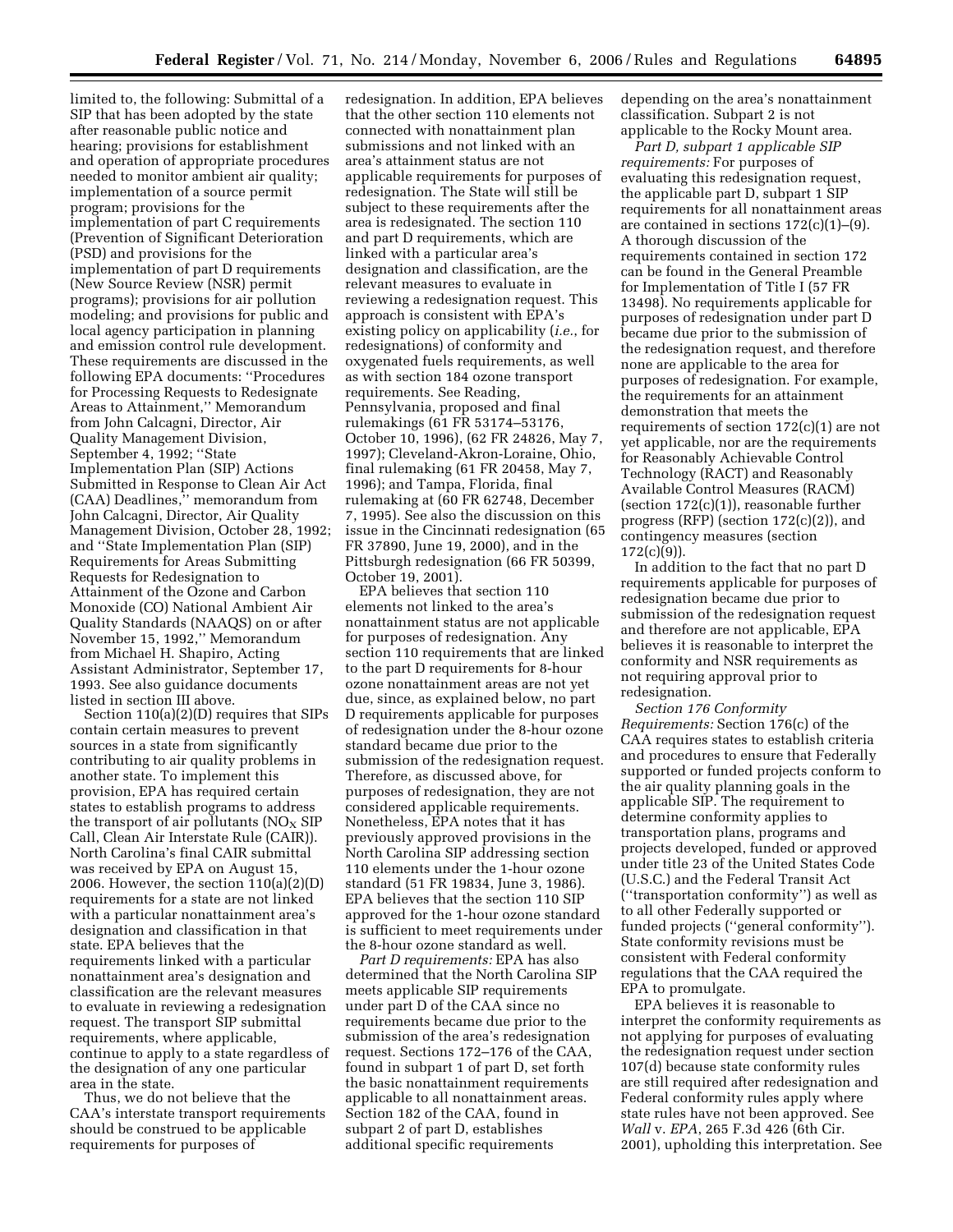also 60 FR 62748 (Dec. 7, 1995, Tampa, FL)

EPA has also determined that areas being redesignated need not comply with the requirement that a NSR program be approved prior to redesignation, provided that the area demonstrates maintenance of the standard without part D NSR in effect since PSD requirements will apply after redesignation. The rationale for this view is described in a memorandum from Mary Nichols, Assistant Administrator for Air and Radiation, dated October 14, 1994, entitled ''Part D New Source Review (Part D NSR) Requirements for Areas Requesting Redesignation to Attainment.'' North Carolina has demonstrated that the area will be able to maintain the standard without part D NSR in effect, and therefore, the State need not have a fully approved part D NSR program prior to approval of the redesignation request. The State's PSD program will become effective in the area upon redesignation to attainment. See rulemakings for Detroit, MI (60 FR 12467–12468, March 7, 1995); Cleveland-Akron-Lorraine, OH (61 FR 20458, 20469–20470, May 7, 1996); Louisville, KY (66 FR 53665, October 23, 2001); Grand Rapids, Michigan (61 FR 31834–31837, June 21, 1996). Thus, the area has satisfied all applicable requirements for purposes of redesignation under section 110 and part D of the CAA.

b. *The area has a fully approved applicable SIP under section 110(k) of the CAA.* 

EPA has fully approved the applicable North Carolina SIP for the Rocky Mount area under section 110(k) of the Clean Air Act for all requirements applicable for purposes of redesignation. EPA may rely on prior SIP approvals in approving a redesignation request, see Calcagni Memo at p. 3; *Southwestern Pennsylvania Growth Alliance* v. *Browner*, 144 F.3d 984, 989–90 (6th Cir. 1998); *Wall* v. *EPA*, 265 F.3d 426 (6th Cir. 2001), plus any additional measures it may approve in conjunction with a redesignation action. See 68 FR 25426 (May 12, 2003) and citations therein. Following passage of the CAA of 1970, North Carolina has adopted and submitted, and EPA has fully approved at various times, provisions addressing the various 1-hour ozone standard SIP elements applicable in the Rocky Mount area (51 FR 19834, June 3, 1986).

As indicated above, EPA believes that the section 110 elements not connected with nonattainment plan submissions and not linked to the area's nonattainment status are not applicable requirements for purposes of redesignation. EPA also believes that

since the part D requirements applicable for purposes of redesignation did not become due prior to submission of the redesignation request, they also are therefore not applicable requirements for purposes of redesignation.

(3) *The air quality improvement in the Rocky Mount 8-hour ozone area is due to permanent and enforceable reductions in emissions resulting from implementation of the SIP and applicable Federal air pollution control regulations and other permanent and enforceable reductions.* 

EPA believes that the State has demonstrated that the observed air quality improvement in the area is due to permanent and enforceable reductions in emissions resulting from implementation of the SIP, Federal measures, and other state-adopted measures. EPA has determined that the implementation of the following permanent and enforceable emissions controls, that occurred from 2002–2005, have reduced local VOC and NO<sub>X</sub> emissions and brought the area into attainment:

• EPA's Tier 2 Vehicle Standards;

• EPA's Heavy-Duty Gasoline and Diesel Highway and Vehicle Standards; • Federal controls on non-road spark

ignition engines and recreational engine standard engines in 2003;

- State Clean Air Bill;
- State  $NO_X$  SIP Call rule;<br>• State Clean Smokestacks
- State Clean Smokestacks Act;
- State Open Burning Ban;
- State Air Toxics Control Program;
- Prevention of Significant
- Deterioration;

• State Heavy Duty Diesel Gap Filling Rule.

In addition to the reductions mentioned above, the State of North Carolina has implemented an Air Awareness Program which is a public outreach program to reduce air pollution through voluntary action by individuals and organizations.

The State has demonstrated that the implementation of permanent and enforceable emissions controls have reduced local VOC and  $NO<sub>X</sub>$  emissions. Most of the reductions are attributable to Federal programs such as EPA's Tier 2/Low Sulfur Gasoline program and other national clean fuel programs that began implementation in 2004. Additionally, the State has indicated in its submittal that the Rocky Mount area has benefited from emissions reductions that have been achieved and will continue to be achieved through implementation of the  $NO<sub>x</sub>$  SIP Call, beginning in 2002. The State has also demonstrated that year-to-year meteorological changes and trends are not the likely source of the overall, longterm improvement in ozone levels. Also, the following non-highway mobile source reduction programs were implemented during the 2002–2005 period: small spark-ignition engines, large-spark ignition engines, locomotives and land-based diesel engines. EPA believes that permanent and enforceable emissions reductions in and surrounding the nonattainment area are the cause of the long-term improvement in ozone levels, and are the cause of the area achieving attainment of the ozone standard.

(4) *The area has a fully approved maintenance plan pursuant to section 175A of the CAA.* 

In its request to redesignate the Rocky Mount 8-hour ozone nonattainment area to attainment status, NCDENR submitted a SIP revision to provide for the maintenance of the 8-hour ozone NAAQS in the Rocky Mount area for at least 10 years after the effective date of redesignation to attainment.

### *a. What Is Required in a Maintenance Plan?*

Section 175A of the CAA sets forth the elements of a maintenance plan for areas seeking redesignation from nonattainment to attainment. Under section 175A, the plan must demonstrate continued attainment of the applicable NAAQS for at least 10 years after the Administrator approves a redesignation to attainment. Eight years after the redesignation, the State must submit a revised maintenance plan which demonstrates that attainment will continue to be maintained for the 10 years following the initial 10-year period. To address the possibility of future NAAQS violations, the maintenance plan must contain such contingency measures, with a schedule for implementation as EPA deems necessary to assure prompt correction of any future 8-hour ozone violations. Section 175A of the CAA sets forth the elements of a maintenance plan for areas seeking redesignation from nonattainment to attainment. The Calcagni memorandum, dated September 4, 1992, provides additional guidance on the content of a maintenance plan. An ozone maintenance plan should address five requirements: the attainment emissions inventory, maintenance demonstration, monitoring, verification of continued attainment, and a contingency plan.

#### *b. Attainment Emissions Inventory*

The Rocky Mount area has selected 2005 as ''the attainment year'' for purposes of demonstrating attainment of the 8-hour ozone NAAQS. The 2005 VOC and  $NO<sub>X</sub>$  emissions for the Rocky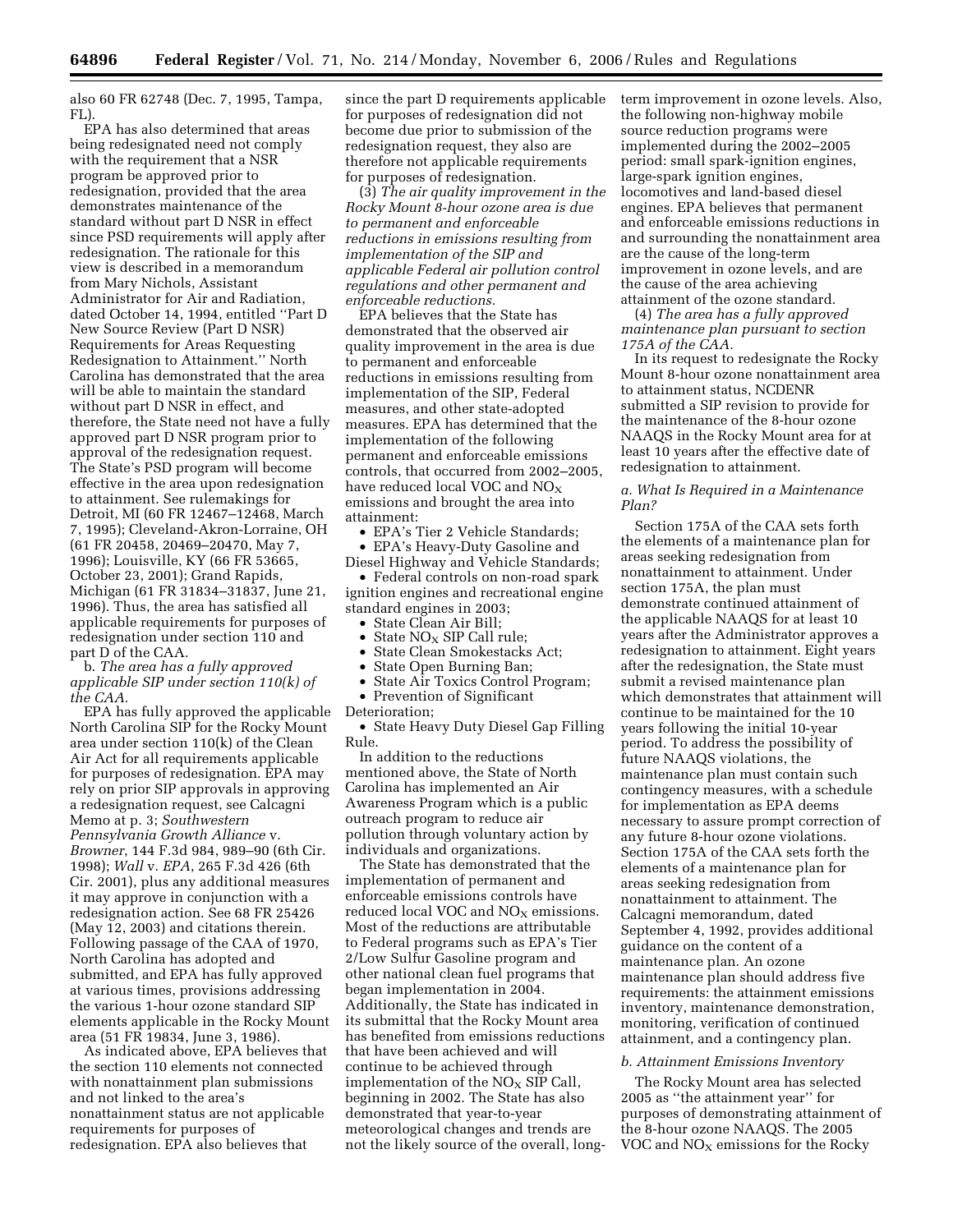Mount area were developed consistent with EPA guidance and are summarized in the table in the following subsection.

# *c. Maintenance Demonstration*

The June 19, 2006, submittal includes a 12-year maintenance plan for the Rocky Mount area. This demonstration:

(i) shows compliance and maintenance of the 8-hour ozone standard by assuring that current and future emissions of  $VOC$  and  $NO<sub>X</sub>$ 

remain at or below attainment year 2005 emissions levels. The year 2005 was chosen as the attainment year because it is one of the most recent three years (i.e., 2003, 2004, and 2005) for which the Rocky Mount area has clean air quality data for the 8-hour ozone standard.

(ii) uses 2005 as the attainment year and includes future inventory projected years for 2008, 2011, 2014, and 2017.

(iii) identifies an ''out year,'' at least 10 years after the time necessary for EPA to review and approve the maintenance plan. Per 40 CFR part 93, a MVEB was established for the last year of the maintenance plan. See sections VIII and IX below.

(iv) provides the following actual and projected emissions inventories for the Rocky Mount area depicted in Tables 3 through 8:

| Source category | 2005 | 2008 | 2011 | 2014 | 2017 |
|-----------------|------|------|------|------|------|
|                 | 2.95 | 2.68 | 2.70 | 2.73 | 2.76 |
|                 | 0.53 | 0.54 | 0.55 | 0.56 | 0.57 |
|                 | 3.36 | 2.73 | 2.14 | 1.62 | 1.27 |
| Nonroad         | 2.35 | 2.10 | 1.82 | 1.60 | 1.40 |
|                 | 9.19 | 8.05 | 7.21 | 6.51 | 6.00 |

# TABLE  $3$  - NO<sub>X</sub> EMISSIONS (TPD) FOR EDGECOMBE COUNTY\*

\*The total emissions in the tables above only include man-made emissions and not biogenic emissions.

# TABLE  $4 - NO_X$  EMISSIONS (TPD) FOR NASH COUNTY\*

| Source category          | 2005                         | 2008                         | 2011                         | 2014                         | 2017                         |
|--------------------------|------------------------------|------------------------------|------------------------------|------------------------------|------------------------------|
| Point<br>Area<br>Nonroad | 0.60<br>.08<br>12.07<br>2.10 | 0.60<br>l.12<br>9.70<br>∣.90 | 0.63<br>1.16<br>7.42<br>1.69 | 0.69<br>1.20<br>5.39<br>1.48 | 0.72<br>1.24<br>4.16<br>1.29 |
|                          | 15.85                        | 13.32                        | 10.90                        | 8.76                         | 7.41                         |

\*The total emissions in the tables above only include man-made emissions and not biogenic emissions.

# TABLE 5. $-$ TOTAL NO<sub>X</sub> EMISSIONS (TPD) FOR EDGECOMBE AND NASH COUNTIES\*

| Source category | 2005                          | 2008                          | 2011                         | 2014                         | 2017                         |
|-----------------|-------------------------------|-------------------------------|------------------------------|------------------------------|------------------------------|
|                 | 3.55<br>1.61<br>15.43<br>4.45 | 3.28<br>1.66<br>12.43<br>4.00 | 3.33<br>1.71<br>9.56<br>3.51 | 3.42<br>1.76<br>7.01<br>3.08 | 3.48<br>1.81<br>5.43<br>2.69 |
|                 | 25.04                         | 21.37                         | 18.11                        | 15.27                        | 13.41                        |
| Safety Margin** | n/a                           | 3.67                          | 6.93                         | 9.77                         | 11.63                        |

\* The total emissions in the tables above only include man-made emissions and not biogenic emissions.<br>\*\* A safety margin is the difference between the attainment level of emissions (from all sources) and the projected leve sources) in the maintenance plan. The attainment level of emissions is the level of emissions during one of the years in which the area met the<br>NAAQS. North Carolina has calculated the NO<sub>x</sub> safety margin for the Rocky Mou

# TABLE 6.—VOC EMISSIONS (TPD) FOR EDGECOMBE COUNTY\*

| Source category          | 2005                         | 2008                         | 2011                        | 2014                         | 2017                         |
|--------------------------|------------------------------|------------------------------|-----------------------------|------------------------------|------------------------------|
| Point<br>Area<br>Nonroad | 3.86<br>5.62<br>2.50<br>0.95 | 4.35<br>5.88<br>2.08<br>0.78 | 4.74<br>6.12<br>.83<br>0.70 | 5.20<br>6.35<br>1.50<br>0.68 | 5.65<br>6.58<br>1.27<br>0.65 |
|                          | 12.93                        | 13.09                        | 13.39                       | 13.73                        | 14.15                        |

\* The total emissions in the tables above only include man-made emissions and not biogenic emissions.

### TABLE 7.—VOC EMISSIONS (TPD) FOR NASH COUNTY\*

| Source category | 2005        | 2008         | 2011          | 2014                 | 2017         |
|-----------------|-------------|--------------|---------------|----------------------|--------------|
| Point<br>Area   | .35<br>7.04 | 1.45<br>7.43 | . .56<br>7.79 | I.65<br>8 14<br>ο. ι | 78.،<br>8.52 |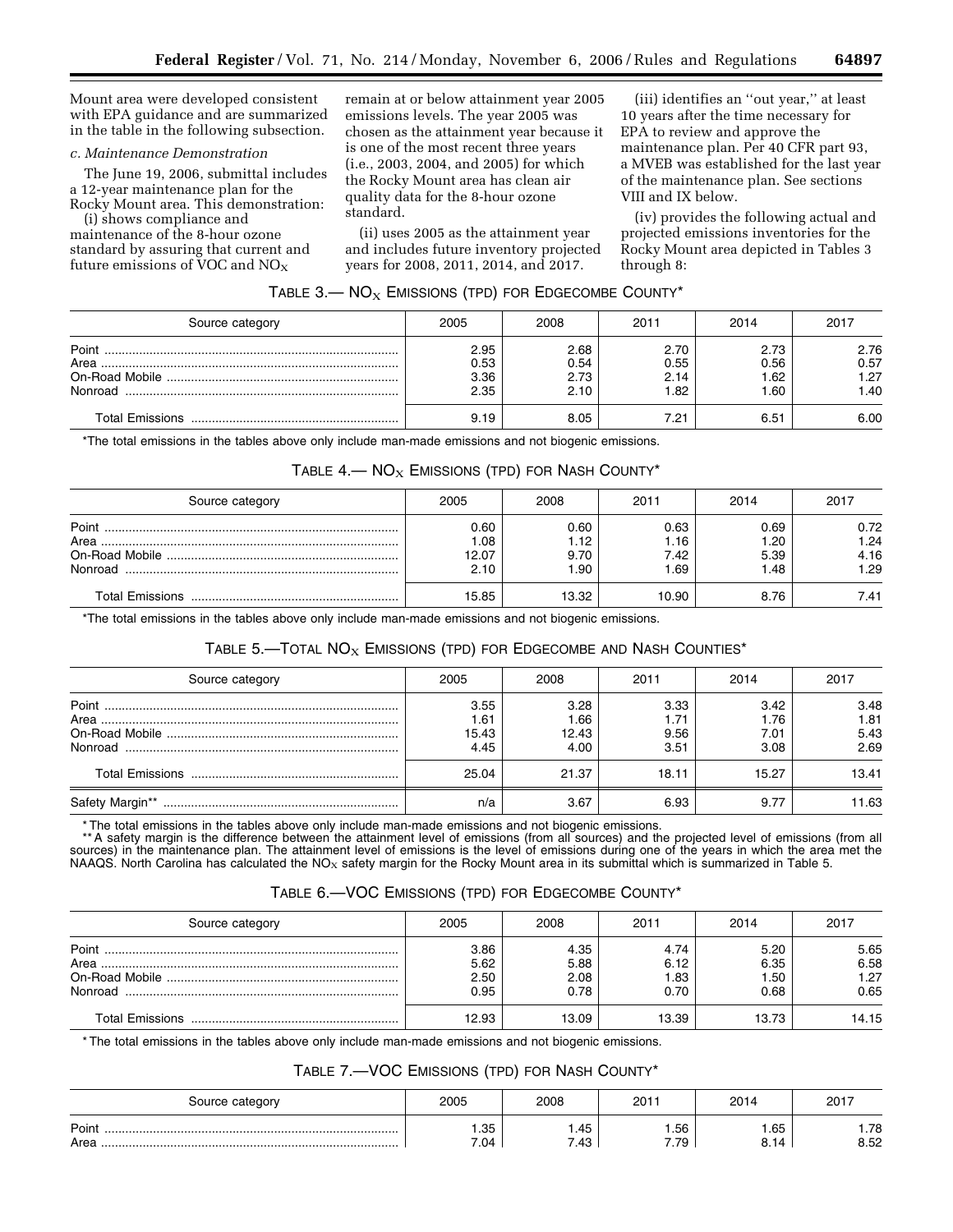| Source category | 2005        | 2008         | 2011         | 2014         | 2017         |
|-----------------|-------------|--------------|--------------|--------------|--------------|
| Nonroad         | 5.98<br>.39 | 4.96<br>1.17 | 4.37<br>1.07 | 4.05<br>1.05 | 3.09<br>1.08 |
|                 | 15.76       | 15.01        | 14.79        | 14.89        | 14.47        |

# TABLE 7.—VOC EMISSIONS (TPD) FOR NASH COUNTY\*—Continued

\* The total emissions in the tables above only include man-made emissions and not biogenic emissions.

| Source category  | 2005                          | 2008                          | 2011                          | 2014                          | 2017                          |
|------------------|-------------------------------|-------------------------------|-------------------------------|-------------------------------|-------------------------------|
| Point            | 5.21<br>12.66<br>8.48<br>2.34 | 5.80<br>13.31<br>7.04<br>1.95 | 6.30<br>13.91<br>6.20<br>1.77 | 6.85<br>14.49<br>5.55<br>1.73 | 7.43<br>15.10<br>4.36<br>1.73 |
|                  | 28.69                         | 28.10                         | 28.18                         | 28.62                         | 28.62                         |
| Safety Margin*** | n/a                           | 0.59                          | 0.51                          | 0.07                          | 0.07                          |

# TABLE 8.—TOTAL VOC EMISSIONS (TPD) FOR EDGECOMBE AND NASH COUNTIES\*

\* The total emissions in the tables above only include man-made emissions and not biogenic emissions.

\*\*\* A safety margin is the difference between the attainment level of emissions (from all sources) and the projected level of emissions (from all sources) in the maintenance plan. The attainment level of emissions is the level of emissions during one of the years in which the area met the NAAQS. North Carolina has calculated the VOC safety margin for the Rocky Mount area in its submittal which is summarized in Table 8.

North Carolina has decided to allocate a portion of the available safety margin to the  $NO<sub>X</sub>$  subarea MVEBs for 2008 and 2017. This allocation and the resulting available safety margin is discussed further in section VIII of this rulemaking.

### *d. Monitoring Network*

There is currently one monitor measuring ozone, the Leggett monitor, located within Edgecombe County, North Carolina, which provides air quality data for the entire Rocky Mount 8-hour nonattainment area. North Carolina has committed to continue operation of the Leggett ozone monitor in compliance with 40 CFR part 58, and has addressed the requirement for monitoring.

### *e. Verification of Continued Attainment*

The State has the legal authority to enforce and implement the requirements of the ozone maintenance plan for the Rocky Mount area. This includes the authority to adopt, implement and enforce any subsequent emissions control contingency measures determined to be necessary to correct future ozone attainment problems.

North Carolina will track the progress of the maintenance plan by performing future reviews of actual emissions for the area using the latest emissions factors, models and methodologies. For these periodic inventories the State will review the assumptions made for the purpose of the maintenance demonstration concerning projected growth of activity levels. If any of these assumptions appear to have changed

substantially, the State will re-project emissions.

### *f. Contingency Plan*

The contingency plan provisions are designed to promptly correct a violation of the NAAQS that occurs after redesignation. Section 175A of the CAA requires that a maintenance plan include such contingency measures as EPA deems necessary to assure that a state will promptly correct a violation of the NAAQS that occurs after redesignation. The maintenance plan should identify the contingency measures to be adopted, a schedule and procedure for adoption and implementation, and a time limit for action by a state. A state should also identify specific indicators to be used to determine when the contingency measures need to be implemented. The maintenance plan must include a requirement that a state will implement all measures with respect to control of the pollutant that were contained in the SIP before redesignation of the area to attainment in accordance with section 175A(d). This requirement is met because all SIP measures are retained for maintenance.

In the June 19, 2006, submittal, North Carolina affirms that a combination of all programs instituted by the State and EPA have resulted in cleaner air in the Rocky Mount area and the anticipated future benefits from these programs are expected to result in continued maintenance of the 8-hour ozone NAAQS in this area. This submittal also includes a contingency plan which provides tracking and triggering

mechanisms to determine when contingency measures are needed and a process of developing and adopting appropriate control measures. The primary trigger of the contingency plan will be a violation of the 8-hour ozone NAAQS at the Leggett monitor, or when the three-year average of the fourthhighest values is equal to or greater than 0.085 ppm. The trigger date will be 60 days from the date that the State observes a fourth-highest value that, when averaged with the two previous ozone season's fourth highest values, would result in a three-year average equal to or greater than 0.085 ppm. The second trigger will apply where no actual violation of the 8-hour ozone standard has occurred, but where the State finds monitored ozone levels indicating that an actual ozone NAAQS violation may be imminent. A pattern will be deemed to exist when there are two consecutive ozone seasons in which the fourth-highest values are 0.085 ppm or greater. The trigger date will be 60 days from the date that the State observes a fourth-highest value of 0.085 ppm or greater, following a season in which the fourth-highest value was 0.085 ppm or greater.

Once the primary or secondary trigger is activated, North Carolina will commence analyses including trajectory analyses of high ozone days, and emissions inventory assessment to determine those emission control measures that will be required for attainment and maintaining the 8-hour ozone standard. North Carolina commits that by May 1 of the year following the ozone season in which the primary (a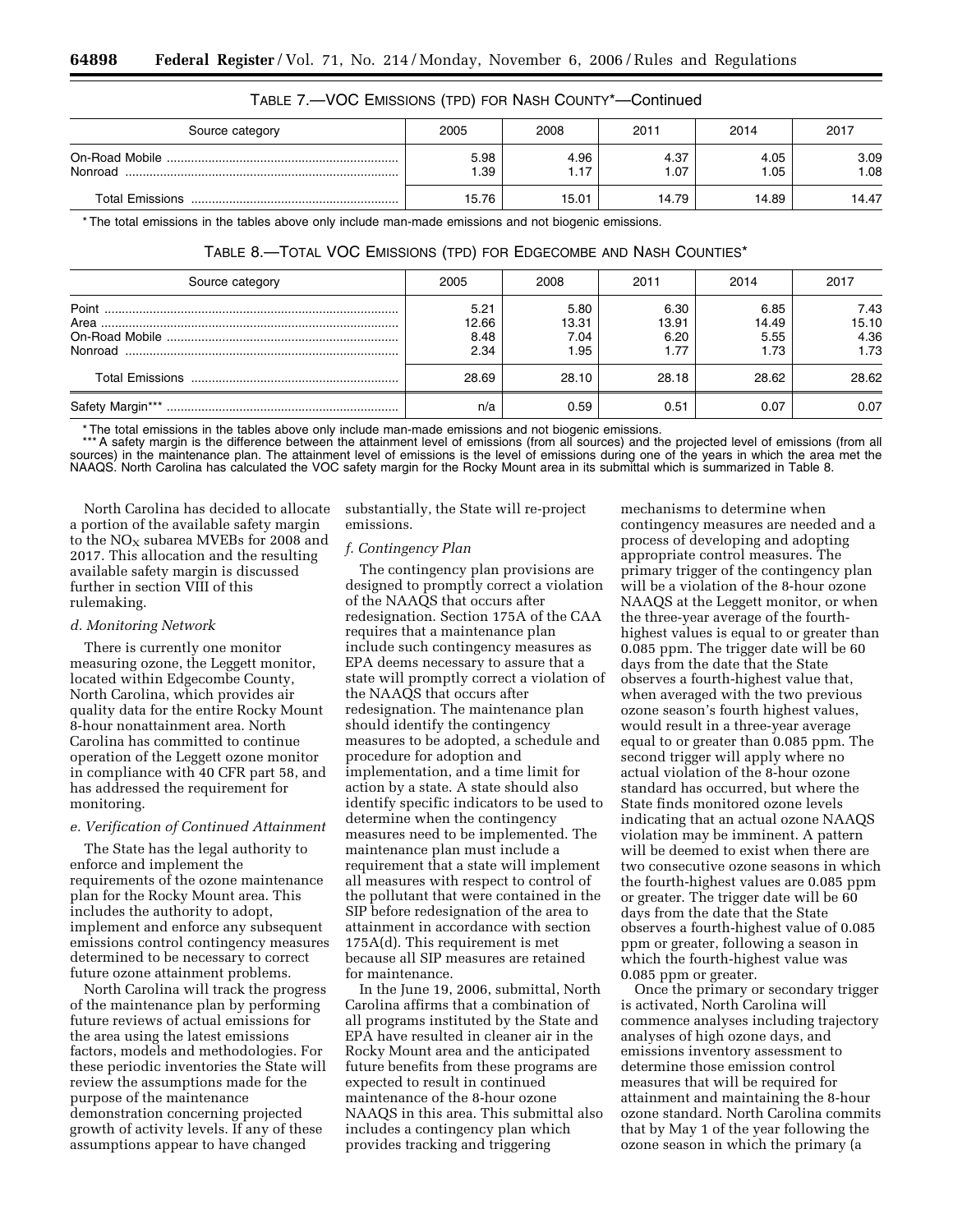violation of the 8-hour ozone NAAQS occurs) or secondary trigger has been activated, that they will complete sufficient analyses to begin adoption of necessary rules for ensuring attainment and maintenance of the 8-hour ozone NAAQS. North Carolina also commits that such rules would become Stateeffective by the following January 1, unless legislative review is required. Specifically, the State will consider one or more of the following contingency measures to re-attain the standard:

• RACT for  $NO<sub>X</sub>$  on stationary sources in Nash and Edgecombe counties;

• Diesel inspection and maintenance program 1;

• Implementation of diesel retrofit programs, including incentives for performing retrofits;

• Implementation of additional controls in upwind areas.

In addition to the measures listed above, the future Consolidated Emissions Reporting Rule inventories that coincide with the attainment, interim, and final year inventories will be compared to determine if additional steps are necessary for continued maintenance of the 8-hour ozone standard in this area.

EPA has concluded that the maintenance plan adequately addresses the five basic components of a maintenance plan: attainment inventory, maintenance demonstration, monitoring network, verification of continued attainment, and a contingency plan. The maintenance plan SIP revision submitted by North Carolina for the Rocky Mount area meets the requirements of section 175A of the CAA.

### **VII. What Is an Adequacy Determination?**

Under the CAA, states are required to submit, at various times, control strategy SIPs and maintenance plans in ozone areas. These control strategy SIPs (e.g., reasonable further progress SIPs and attainment demonstration SIPs) and maintenance plans create MVEBs for criteria pollutants and/or their precursors to address pollution from

cars and trucks. Per 40 CFR part 93, a MVEB is established for the last year of the maintenance plan. A state may adopt MVEBs for other years as well. The MVEB is the portion of the total allowable emissions in the maintenance demonstration that is allocated to highway and transit vehicle use and emissions. The MVEB serves as a ceiling on emissions from an area's planned transportation system. The MVEB concept is further explained in the preamble to the November 24, 1993, transportation conformity rule (58 FR 62188). The preamble also describes how to establish the MVEB in the SIP and revise the MVEB.

Under section 176(c) of the CAA, new transportation projects, such as the construction of new highways, must ''conform'' to (i.e., be consistent with) the part of the State's air quality plan that addresses pollution from cars and trucks. ''Conformity'' to the SIP means that transportation activities will not cause new air quality violations, worsen existing violations, or delay timely attainment of the NAAQS. If a transportation plan does not ''conform,'' most new projects that would expand the capacity of roadways cannot go forward. Regulations at 40 CFR part 93 set forth EPA policy, criteria, and procedures for demonstrating and assuring conformity of such transportation activities to a SIP.

When reviewing submitted ''control strategy'' SIPs or maintenance plans containing MVEBs, EPA must affirmatively find the MVEB contained therein ''adequate'' for use in determining transportation conformity. Once EPA affirmatively finds the submitted MVEB is adequate for transportation conformity purposes, that MVEB can be used by state and federal agencies in determining whether proposed transportation projects 'conform'' to the SIP as required by section 176(c) of the Clean Air Act. EPA's substantive criteria for determining ''adequacy'' of an MVEB are set out in 40 CFR 93.118(e)(4).

EPA's process for determining ''adequacy'' consists of three basic steps: public notification of a SIP submission, a public comment period, and EPA's adequacy finding. This process for determining the adequacy of submitted SIP MVEBs was initially outlined in EPA's May 14, 1999 guidance, ''Conformity Guidance on Implementation of March 2, 1999, Conformity Court Decision.'' This guidance was finalized in the Transportation Conformity Rule Amendments for the ''New 8-Hour Ozone and PM2.5 National Ambient Air Quality Standards and Miscellaneous

Revisions for Existing Areas; Transportation Conformity Rule Amendments—Response to Court Decision and Additional Rule Change'' on July 1, 2004 (69 FR 40004). EPA follows this guidance and rulemaking in making its adequacy determinations.

In addition, in certain instances, the transportation conformity rule allows areas not to establish a MVEB where it is demonstrated that the regional motor vehicle emissions for a particular pollutant/precursor is an insignificant contributor to the air quality problem in an area. The general criteria for insignificance findings can be found in 40 CFR 93.109(k). Insignificance findings are based on a number of factors, including the percentage of motor vehicle emissions in context of the total SIP inventory, the current state of air quality as determined by monitoring data for that NAAQS, the absence of SIP motor vehicle control measures, and historical trends and future projections of the growth of motor vehicle emissions. EPA's rationale for the allowance of insignificance findings can be found in the July 1, 2004, revision to the transportation conformity rule at 69 FR 40004. Specifically, the rationale is explained on page 40061 under the subsection entitled ''B. Areas With Insignificant Motor Vehicle Emissions.'' Any insignificance finding that EPA makes is subject to the adequacy and approval process for EPA's action on the SIP.

In summary, upon the effective date of EPA's adequacy finding or approval of such a SIP, an insignificance finding waives the regional emissions analysis requirements (for the purpose of transportation conformity implementation) for an insignificant pollutant or precursor in areas where EPA finds that the SIP's motor vehicle emissions for a pollutant or precursor for a given standard are an insignificant contributor to an area's regional air quality problem. Areas with insignificant regional motor vehicle emissions for a pollutant or precursor are still required to make a conformity determination that satisfies other relevant requirements. Additionally, areas are required to satisfy the regional emissions analysis requirements for pollutants or precursors for which EPA has not made a finding of insignificance. For the Rocky Mount area, EPA is making an insignificance finding with regard to VOCs. This insignificance finding is discussed in more detail in Section IX below.

<sup>&</sup>lt;sup>1</sup> At this time, there is not an approved method for determining emission reductions from a Diesel Inspection and Maintenance program. Therefore, there is no technical basis to award emission credits for a heavy duty diesel inspection and maintenance program in the SIP. However, we do not want to preclude future technical changes that may make awarding such emission credits possible. If it is necessary to implement contingency measures for this area, North Carolina, in coordination with EPA, will evaluate the feasibility of this program as a contingency measure at that time. If a technical basis for emission credits is not available, other contingency measures will need to be implemented.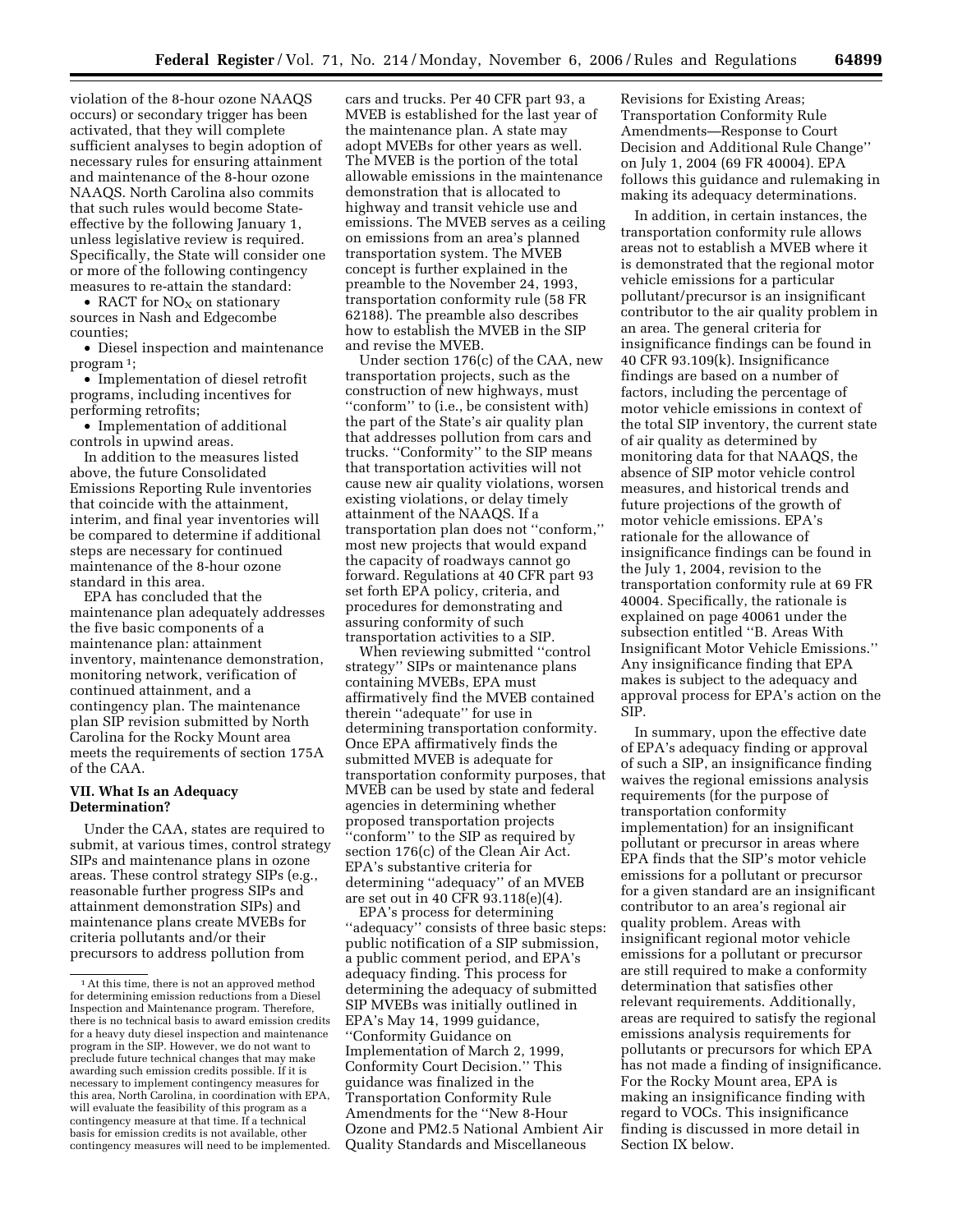## **VIII. What Is the Status of EPA's Adequacy Determination for the Rocky Mount Area's Proposed New NO**X **Subarea MVEBs for the Years 2008 and 2017?**

The Rocky Mount area's maintenance plan submission contains new  $NO<sub>x</sub>$ subarea MVEBs for the years 2008 and 2017 for Edgecombe and Nash counties. The availability of the SIP submission with the 2008 and 2017  $NO<sub>X</sub>$  subarea

MVEBs was announced for public comment on EPA's adequacy Web page on August 7, 2006, at: *http:// www.epa.gov/otaq/stateresources/ transconf/currsips.htm*. The EPA public comment period on the adequacy of the 2008 and 2017  $NO<sub>X</sub>$  subarea MVEBs for the Edgecombe and Nash counties closed on September 7, 2006. EPA did not receive any adverse comments or requests for the submittal.

Through this rulemaking, EPA is finding adequate and approving those MVEBs for use to determine transportation conformity because EPA has determined that the area maintains the standard with emissions at the levels of the budgets. Tables 9 and 10 below define the 2008 and 2017  $NO<sub>x</sub>$ subarea MVEBs for both Edgecombe and Nash counties in the Rocky Mount, North Carolina area.

|             | 2008                  |                      | 2017                 |                      |  |
|-------------|-----------------------|----------------------|----------------------|----------------------|--|
|             | kg/day                | tod                  | kg/day               | tpd                  |  |
| $NO_x$ MVEB | 2,483<br>273<br>2.756 | 2.73<br>0.30<br>3.03 | 1,143<br>240<br>.383 | 1.27<br>0.26<br>1.53 |  |

TABLE 10.—NASH COUNTY 8-HOUR OZONE MAINTENANCE AREA MVEBS FOR  $NO<sub>X</sub>$ 

|             |                       | 2008                  | 2017                  |                      |  |
|-------------|-----------------------|-----------------------|-----------------------|----------------------|--|
|             | kg/day                | tod                   | kg/day                | tpd                  |  |
| $NO_x$ MVEB | 8,790<br>967<br>9.757 | 9.70<br>1.07<br>10.77 | 3,767<br>791<br>4.558 | 4.16<br>0.87<br>5.03 |  |

A total of 1,240 kg (1.37 tpd) and 1,031kg (1.14 tpd) of the 2008 and 2017 safety margin, respectively, were added to the MVEB for the Rocky Mount area. As the tables above indicate, for Edgecombe County, this equates to an allocation of 273 kg/day (0.30 tpd) and 204 kg/day (0.26 tpd) for  $NO<sub>x</sub>$  in the years 2008 and 2017, respectively; for Nash County, this equates to 967 kg/day (1.07 tpd) and 791 kg/day (0.87 tpd) for  $NO<sub>X</sub>$  in the years 2008 and 2017, respectively. Thus, after this allocation, the available  $NO<sub>x</sub>$  safety margin for the Rocky Mount area in 2008 is 2.30 tpd and in 2017 is 10.49 tpd.

# **IX. What Is the Status of EPA's Adequacy Determination for the Rocky Mount Area's Proposed Insignificance Finding for VOCs From Motor Vehicles?**

In addition to  $NO<sub>X</sub>$  subarea MVEBs, the Rocky Mount area's maintenance plan submission contains a finding of insignificance for VOCs' contribution from motor vehicles to the 8-hour ozone pollution in the Rocky Mount area. The availability of the SIP submission with the VOC insignificance finding was announced for public comment on EPA's adequacy Web page on August 7, 2006, at: *http://www.epa.gov/otaq/ stateresources/transconf/currsips.htm*. The EPA public comment period on the adequacy of the VOC insignificance finding for the Rocky Mount, North

Carolina, area closed on September 7, 2006. EPA did not receive any adverse comments or requests for the submittal.

For the purposes of transportation conformity, EPA agrees with the State of North Carolina's insignificance finding for VOCs' contribution from motor vehicles in the Rocky Mount, North Carolina area. EPA finds that North Carolina's SIP submittal meets the criteria in the transportation conformity rule for an insignificance finding for VOCs considering the high level of biogenic emissions in the area. That is, EPA finds that the SIP submittal demonstrates that, as to VOCs, regional motor vehicle emissions are an insignificant contributor to 8-hour ozone pollution in the Rocky Mount area. This finding is based on the following: (1) The on-road VOC emissions are less than 10 percent in the future in both Edgecombe and Nash counties, and the biogenic emissions account for about 90 percent of the VOC emissions in future years; (2) figures 4.1.6–5 and 4.1.6–6, located in Appendix C.3—Mobile Source Inventory Documentation on pages 4–24 and 4–25 show on-road VOC emissions declining by about 50 percent by 2017 and vehicle miles traveled (VMT) going up by about 25 to 30 percent by 2017; and (3) the sensitivity analysis that was done, where the State ran a photochemical model for a 39-day

scenario with a modeled 30 percent reduction in man-made VOC emissions, showed that 8-hour ozone levels were not affected by this reduction in VOC emissions. In the year 2009, even with anticipated growth in VMT, the mobile source inventory is less than 8 percent of the total inventory for VOC emissions, whereas biogenic emissions account for at least 84 percent of the total inventory for VOC emissions. As noted in North Carolina's submittal, the biogenic sector is the most abundant source of VOCs in North Carolina and accounts for approximately 90 percent of the total VOCs statewide. EPA agrees with North Carolina that VOC emissions are due to the overwhelming abundance of biogenic VOCs in the area and throughout North Carolina. EPA also considered the implementation of an inspection and maintenance program (I/ M) in Edgecombe and Nash counties as of January 1, 2005. The total amount of VOC emission reductions achieved by this I/M program in Edgecombe and Nash counties, as a whole, is 0.51 tpd in 2008 and 0.89 tpd in 2017.

Weighing all the factors for an insignificance finding, particularly the biogenic contribution to the overall VOC inventory, EPA has determined that VOCs' contribution from motor vehicle emissions to the 8-hour ozone pollution for this area are insignificant. Based on the information described above, EPA is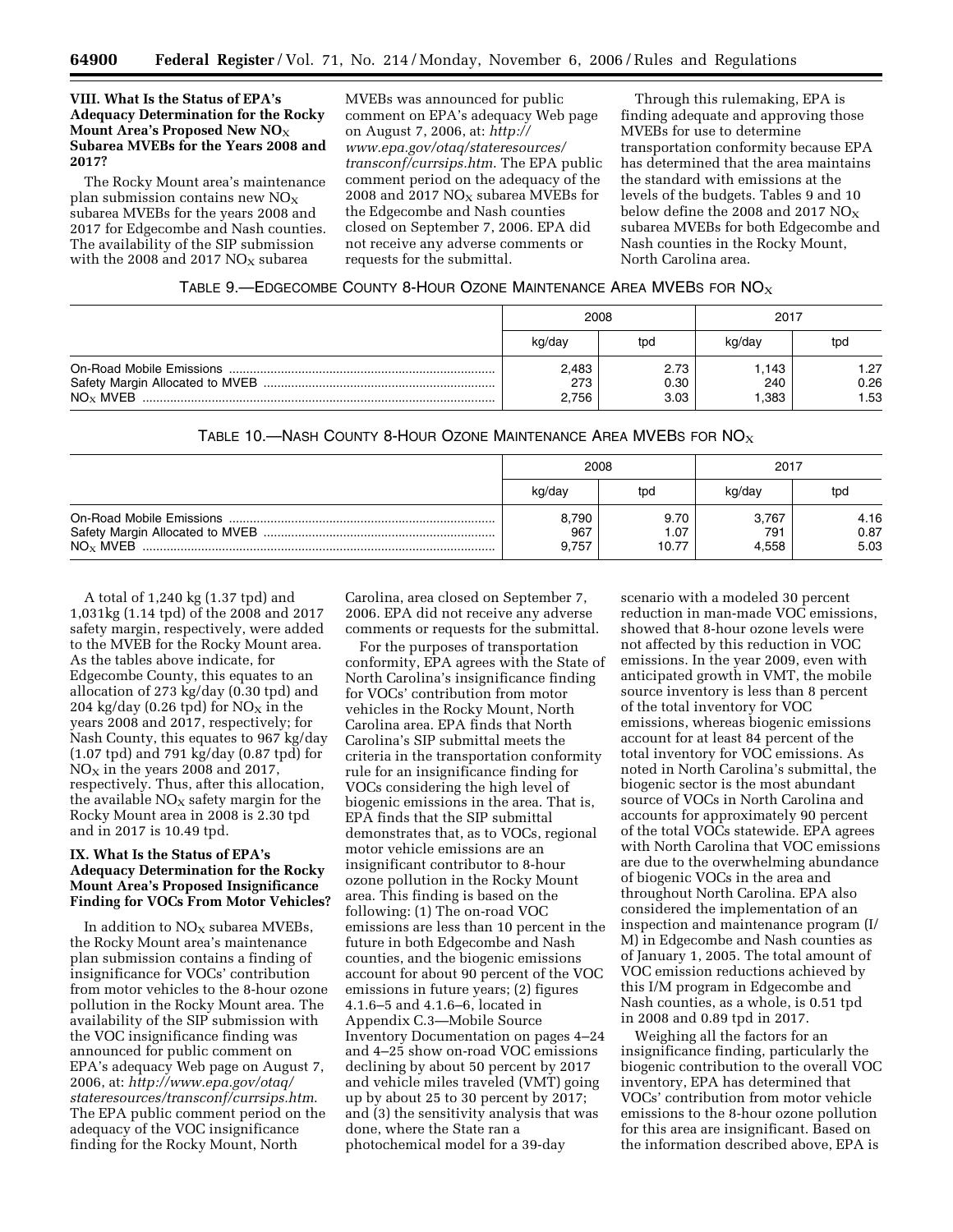finding adequate and approving the insignificance finding for VOCs' contribution from motor vehicle emissions to the 8-hour ozone pollution for the Rocky Mount, North Carolina area. EPA's insignificance finding should be considered and specifically noted in the transportation conformity documentation that is prepared for this area.

## **X. Final Action on the Redesignation Request, the Maintenance Plan SIP Revision Including Approval of the**   $2008$  and  $2017$   $\overline{NO_X}$   $\overline{MVEBs}$ , and the **VOCs Insignificance Finding**

EPA is making the determination that the Rocky Mount area has attained the 8-hour ozone NAAQS. EPA is approving the redesignation of the Rocky Mount area from nonattainment to attainment for the 8-hour ozone NAAQS. After evaluating the State of North Carolina's redesignation request, EPA has determined that it meets the redesignation criteria set forth in section 107(d)(3)(E) of the CAA. EPA believes that the redesignation request and monitoring data demonstrate that the Rocky Mount area has attained the 8 hour ozone standard. The final approval of this redesignation request changes the official designation for the Rocky Mount, North Carolina area from nonattainment to attainment for the 8 hour ozone standard.

EPA is also approving the maintenance plan SIP revision. Approval of the maintenance plan for the Rocky Mount area is appropriate, because the State of North Carolina has demonstrated that the plan meets the requirements of section 175A as described more fully in this rulemaking. Additionally, EPA is finding adequate and approving the new 2008 and 2017 NOX MVEBs. Within 24 months from the effective date of this action, the transportation partners will need to demonstrate conformity to these new MVEBs pursuant to 40 CFR 93.104(e), as amended by new section  $172(c)(2)(E)$  of the CAA (added by the Safe, Accountable, Flexible, Efficient Transportation Equity Act—A Legacy for Users (SAFETEA–LU), which was signed into law on August 10, 2005). Further, EPA is approving the State of North Carolina's insignificance finding for VOCs' contribution from motor vehicles to Rocky Mount, North Carolina's 8-hour ozone pollution. EPA is publishing this rule without prior approval because the Agency views this as noncontroversial and anticipates no adverse comment. However, in the Proposed Rules section of today's **Federal Register** EPA is publishing a proposal to approve the redesignation

and maintenance plan that will serve as the proposal if adverse comments are filed. This rule will be effective on January 5, 2007 unless EPA receives adverse comments by December 6, 2006. If EPA receives adverse comment, EPA will publish a timely withdrawal in the **Federal Register** informing the public that the rule will not take effect. EPA will address the public comments in a subsequent final rule based on the proposed rule. EPA will not institute a second comment period on this action. Any parties interested in commenting must do so at this time. If no such comments are received, the public is advised that this rule will be effective on January 5, 2007 and no further action will be taken on the proposed rule.

## **XI. Statutory and Executive Order Reviews**

Under Executive Order 12866 (58 FR 51735, October 4, 1993), this action is not a ''significant regulatory action'' and therefore is not subject to review by the Office of Management and Budget. For this reason, this action is also not subject to Executive Order 13211, ''Actions Concerning Regulations That Significantly Affect Energy Supply, Distribution, or Use'' (66 FR 28355, May 22, 2001). This action merely approves state law as meeting Federal requirements and imposes no additional requirements beyond those imposed by state law. Redsignation of an area to attainment under section 107(d)(3)(E) of the CAA does not impose any new requirements on small entities. Redesignation is an action that affects the status of a geographical area and does not impose any new regulatory requirements on sources. Accordingly, the Administrator certifies that this rule will not have a significant economic impact on a substantial number of small entities under the Regulatory Flexibility Act (5 U.S.C. 601 *et seq.*). Because this rule approves pre-existing requirements under state law and does not impose any additional enforceable duty beyond that required by state law, it does not contain any unfunded mandate or significantly or uniquely affect small governments, as described in the Unfunded Mandates Reform Act of 1995 (Pub. L. 104–4).

This rule also does not have tribal implications because it will not have a substantial direct effect on one or more Indian tribes, on the relationship between the Federal Government and Indian tribes, or on the distribution of power and responsibilities between the Federal Government and Indian tribes, as specified by Executive Order 13175 (65 FR 67249, November 9, 2000). This action also does not have Federalism

implications because it does not have substantial direct effects on the states, on the relationship between the national government and the states, or on the distribution of power and responsibilities among the various levels of government, as specified in Executive Order 13132 (64 FR 43255, August 10, 1999). This action merely affects the status of a geographical area, does not impose any new requirements on sources, or allow a state to avoid adopting or implementing other requirements, and does not alter the relationship or the distribution of power and responsibilities established in the Clean Air Act. This rule also is not subject to Executive Order 13045 ''Protection of Children from Environmental Health Risks and Safety Risks'' (62 FR 19885, April 23, 1997), because it is not economically significant and because the Agency does not have reason to believe that the rule concerns an environmental health risk or safety risk that may disproportionately affect children.

In reviewing SIP submissions, EPA's role is to approve state choices, provided that they meet the criteria of the Clean Air Act. In this context, in the absence of a prior existing requirement for the State to use voluntary consensus standards (VCS), EPA has no authority to disapprove a SIP submission for failure to use VCS. It would thus be inconsistent with applicable law for EPA, when it reviews a SIP submission, to use VCS in place of a SIP submission that otherwise satisfies the provisions of the Clean Air Act. Thus, the requirements of section 12(d) of the National Technology Transfer and Advancement Act of 1995 (15 U.S.C. 272 note) do not apply. This rule does not impose an information collection burden under the provisions of the Paperwork Reduction Act of 1995 (44 U.S.C. 3501 *et seq.*).

The Congressional Review Act, 5 U.S.C. 801 *et seq.*, as added by the Small Business Regulatory Enforcement Fairness Act of 1996, generally provides that before a rule may take effect, the agency promulgating the rule must submit a rule report, which includes a copy of the rule, to each House of the Congress and to the Comptroller General of the United States. EPA will submit a report containing this rule and other required information to the U.S. Senate, the U.S. House of Representatives, and the Comptroller General of the United States prior to publication of the rule in the **Federal Register**. A major rule cannot take effect until 60 days after it is published in the **Federal Register**. This action is not a ''major rule'' as defined by 5 U.S.C. 804(2).